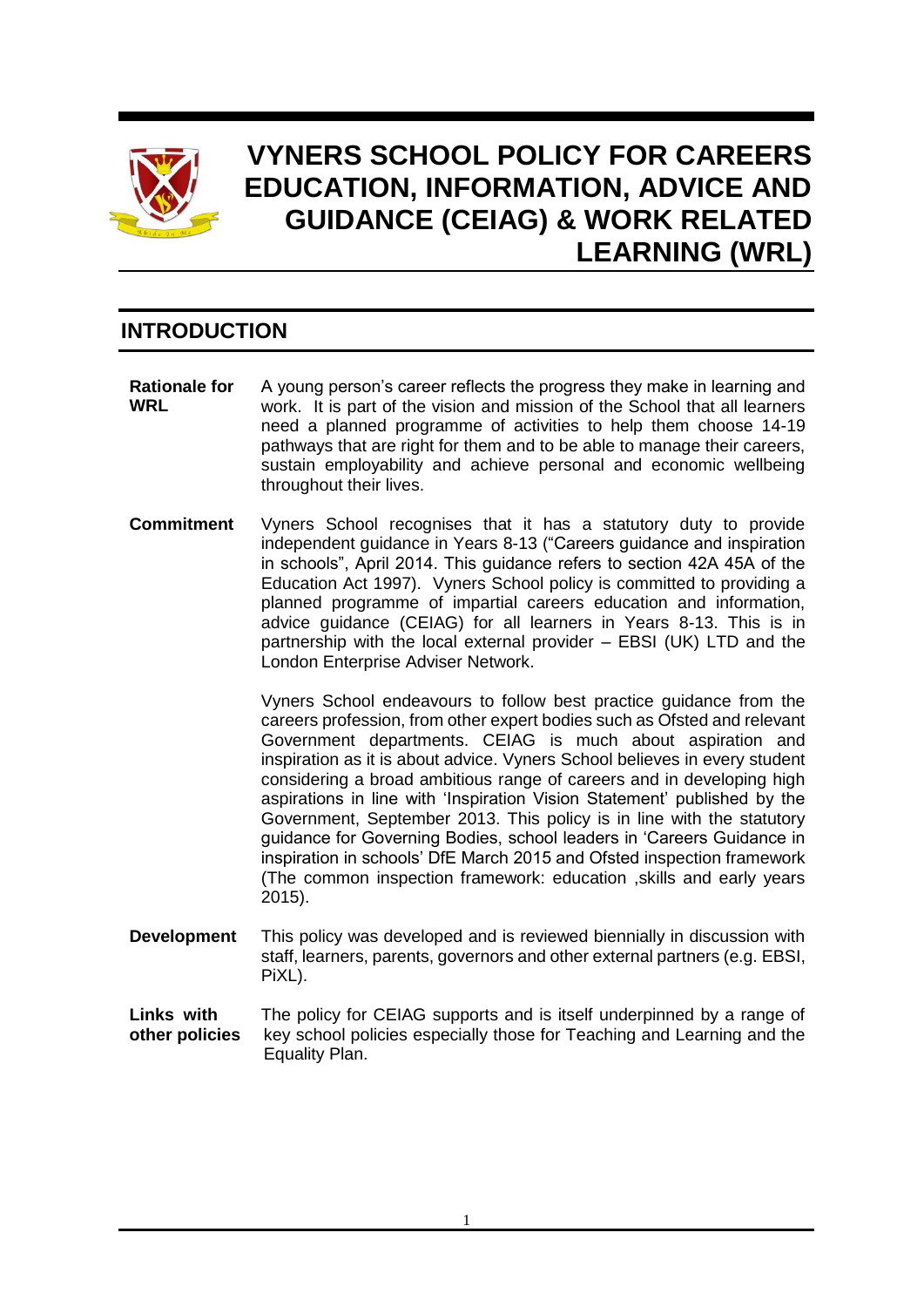| Learners'<br><b>Needs</b> | The careers programme is designed to meet the needs of learners at<br>Vyners School. Activities are differentiated and personalised to ensure<br>progression in their career learning and development, and to strengthen<br>their motivation, aspirations and attainment at school. The Department<br>works closely with the SEND and HIRB Departments to ensure<br>inclusiveness of all students.                                                                                                                                                                                                                |
|---------------------------|-------------------------------------------------------------------------------------------------------------------------------------------------------------------------------------------------------------------------------------------------------------------------------------------------------------------------------------------------------------------------------------------------------------------------------------------------------------------------------------------------------------------------------------------------------------------------------------------------------------------|
| <b>Entitlement</b>        | Learners are entitled to CEIAG/WRL which meets professional standards<br>of practice and which is delivered by trained staff and which is person-<br>centred, impartial and confidential. Activities are embedded in the<br>curriculum and based on a partnership with learners and their<br>parents/carers. The programme will raise aspirations, challenge<br>stereotyping and promote equality and diversity. This entitlement is<br>incorporated in the Vyners School Learning Journey. The WRL curriculum<br>links to the Careers Development Institute Framework and is guided by the<br>Gatsby Benchmarks. |

## **IMPLEMENTATION**

- **Management** The Work Related Learning Leader co-ordinates the careers and WRL programme and is responsible to the Headteacher. The Work Related Learning Leader is supported part-time by a School Administrator. Work experience/shadowing is planned and implemented by the Work Related Learning Leader who works closely with external agencies and employers.
- **Staffing** All staff contribute to CEIAG through their roles as tutors and subject teachers. Specialist sessions are delivered by appropriate outside organisations. The CEIAG programme is planned, monitored and evaluated by the Careers Co-ordinator in consultation with the Senior Leadership Team. Careers information is available via the Careers Adviser, in departments and via online platforms such as Unifrog, which all students have full access to via a personal login. Sixth Form students have access to a Careers and Next Steps Information Room, where all relevant current information is posted regularly by the Sixth Form Team.
- **Curriculum** The careers programme includes careers education sessions, career guidance activities, information and research activities, work-related learning to learn through work and individual learning planning/portfolio activities*.* Careers guidance and information is also delivered via the curriculum and the Work Related Learning Leader who works closely with Subject Leaders to collate information regarding the quality and frequency of this delivery. Each subject also has access to the alumni speakers and resources via Future First, the Alumni Network. Focused events such as Careers Fairs, Speed Networking and the Enterprise Challenge Day are provided at different times of the year giving students the opportunity to 'Learn about Work'. Opportunities are also taken to take older students, especially at KS5, to Apprenticeship fairs and University taster days. Work experience/work shadowing preparation and follow-up takes place within tutorial lessons and other appropriate parts of the curriculum. Close liaison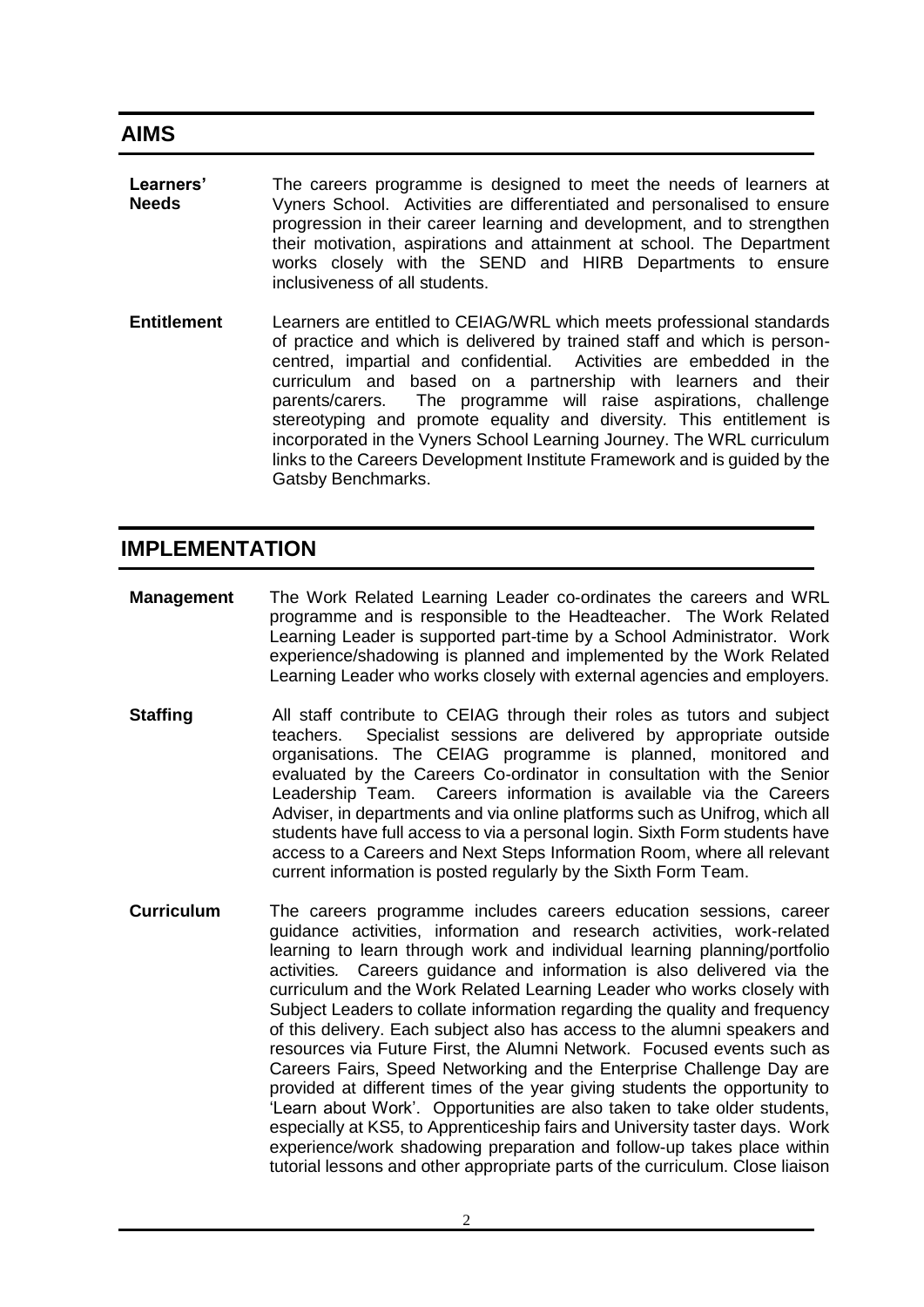with Future First, the Alumni Network, ensures that careers talks are professional, of high quality and given by speakers with close links to the school.

The WRL Calendar is regularly updated in liaison with Year Leaders and Subject Leaders and the Work Related Learning Leader maintains a live calendar of careers events and talks, including Parental Engagement Sessions.

Outcomes are delivered according to the Careers Development Institute (CDI) and link to the overarching benchmarks of the Gatsby Framework.

A cross-curriculum audit (2019) confirmed that the delivery of WRL across the curriculum met the Gatsby Benchmarks.

Learners are actively involved in the delivery and evaluation of activities. All events are evaluated by a significant percentage of participants and this information is collated and used as part of the Careers Programme development process.

- **Transition** The transition programme includes a full options programme for Key Stage 3 students moving into Key Stage 4 and, for students at the end of Key Stage 4, an external careers adviser, who delivers impartial advice to the whole year group. All Year 11 students also meet with a member of the Senior Team and this is followed up with a further Sixth Form meeting where deemed necessary.
- **Assessment & Accreditation** The intended career learning outcomes for learners are assessed using assessment for learning (AFL) techniques such as student surveys, external Careers Adviser Surveys and destination data. The Compass Plus tool provides detailed feedback to the Work Related Learning Leader with regard to areas of strength and weakness. All events are evaluated by participants, whether students, staff or parents, and this information is used in the Work Related Learning self assessment process. Regular meetings with the allocated Enterprise Co-ordinator include self assessment and detailed feedback. These assessments indicate that the school is meeting the Gatsby Benchmarks which are to be formally reviewed nationally in the near future.
- **Partnerships** An annual partnership is negotiated between the school and the external CEIAG adviser which identifies the contributions to the programme that each partner will make. Other links are developed with local 14-19 partners (e.g. Uxbridge College) and local employers (e.g. British Airways). Vyners has a strong relationship with parents in supporting Careers/WRL events. The School also has a strong partnership with its alumni via the contract with Future First. Vyners is a member of PiXL and students in all year groups follow the PiXl Leadership programme to develop skills that will help to prepare them for the workplace. Vyners has also forged links with Pathways and ASK Apprenticeships to ensure that students are fully aware of the different Apprenticeship schemes available and how they can apply for them. We are also registered with Speakers for Schools and Eton College who provide careers related initiatives.
- **Resources** Funding is allocated in the annual budget planning round in the context of whole school priorities and particular needs in the CEIAG/WRL area. The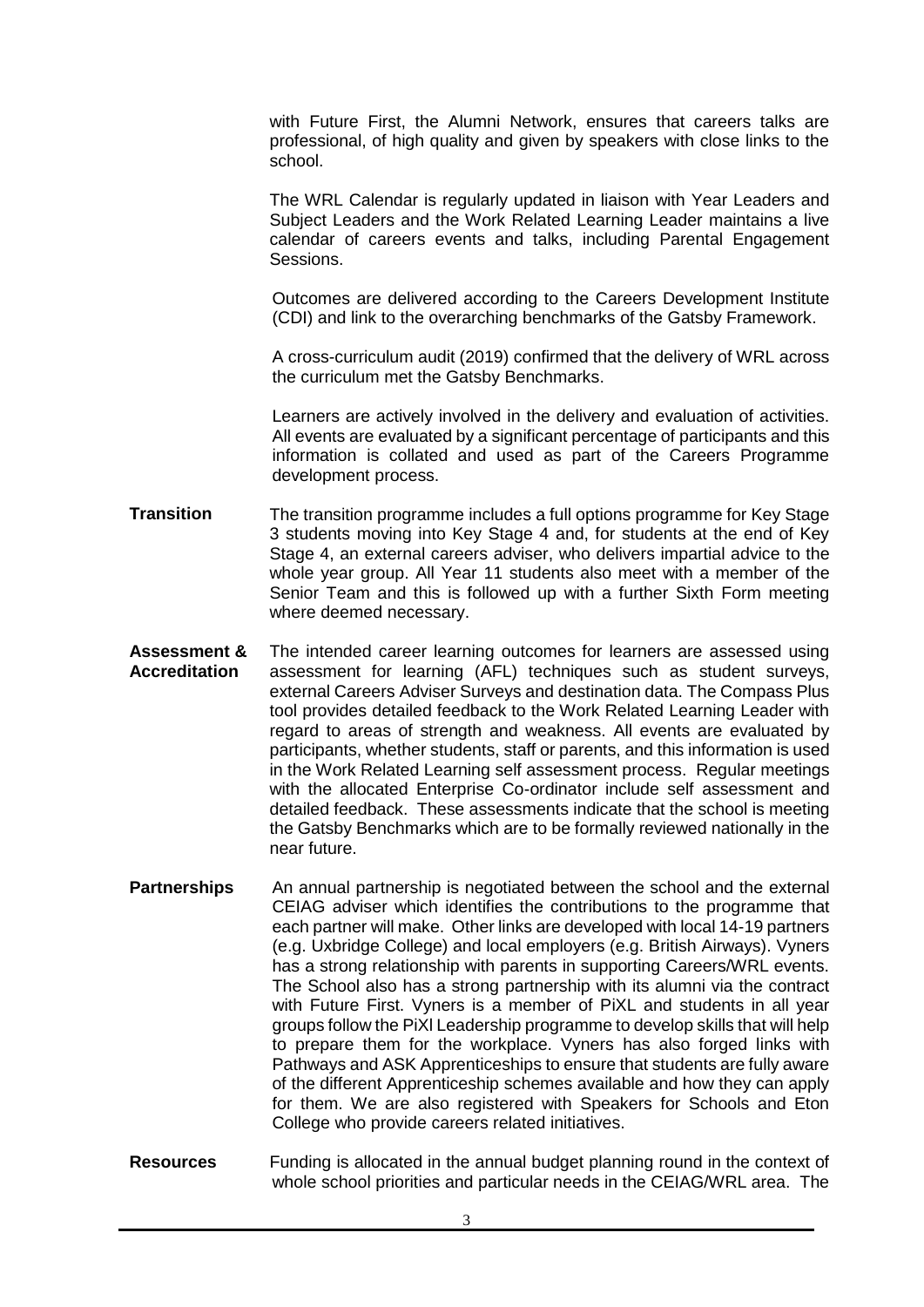Work Related Learning Leader is responsible for the effective deployment of resources

**Staff Development**  Staff training *(*teaching and support staff) needs are identified in conjunction with the Assistant Headteacher in charge of Staff Development. Training needs are met through INSET training sessions and the attendance of relevant external and internal courses. Outside agencies (e.g. *the external CEIAG provider*) are also utilised in the training of tutors.

**Monitoring, review evaluation** The Partnership Agreement with the external CEIAG provider is reviewed annually by the Related Learning Co-ordinator and the lead personal adviser using the local quality standards for CEIAG to identify areas for improvement. A report is submitted to the Senior Leadership Team and Governors as necessary. Evaluation of different aspects of CEIAG is undertaken regularly via students, staff, parents and external agencies as outlined above in Assessment and Accreditation. CEIAG/WRL is reviewed with an annual department and School Improvement Plan.

### **APPROVALS**

This policy should be read in conjunction with the Work Experience/Shadowing Policy - Appendix 1. (Attached)

#### **Ratification by Local Governing Body**

| Ratification<br>date | <b>Name</b> | Signature |
|----------------------|-------------|-----------|
| <b>May 2020</b>      |             |           |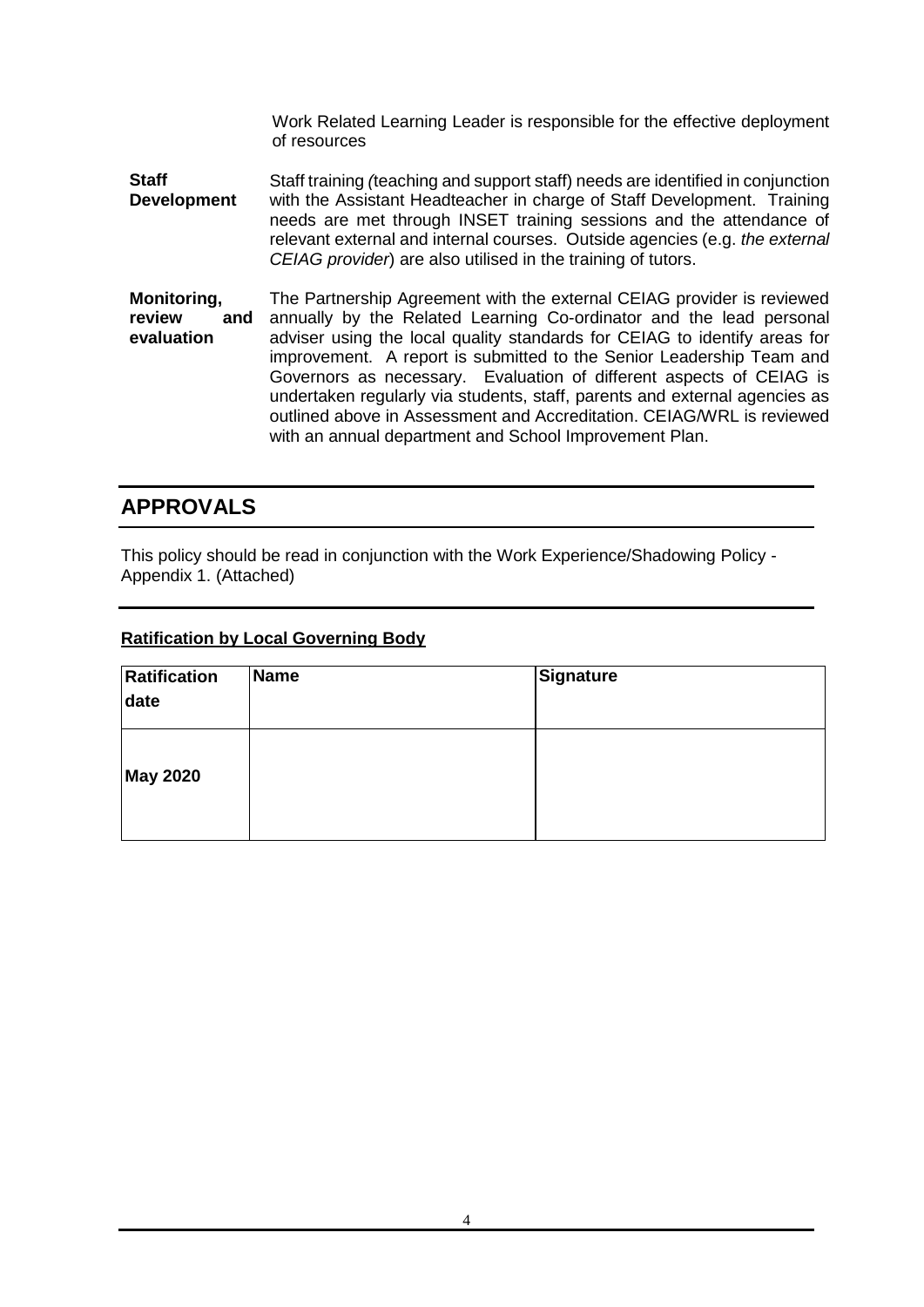

# **WORK EXPERIENCE/WORK SHADOWING POLICY (Appendix 1 to CEIAG/WRL Policy)**

### **AIMS**

This Work Experience Policy is in conjunction with Vyners School Policy for the CEIAG/WRL<sup>(1)</sup> and the School Aims<sup>(2)</sup>.

**Learners' Needs** The work experience / work shadowing programme is designed to meet the needs of learners at Vyners School.

> Work Experience/Work Shadowing at Vyners enhances the Careers/Work Related Learning Department aim of preparing students for 'the opportunities, responsibilities and experiences of adult life'. (3)

> Work Experience/Work Shadowing is an important part of education for students in Key Stage 4 + 5 as it is regarded as a means of achieving the following learning outcomes:

- a) developing students' employability and key skills
- b) careers education and guidance
- c) vocational /Apprenticeships courses
- d) personal and social education
- e) National Curriculum and other subjects

Access to a network of employers is associated with better outcomes in confidence to compete in the Labour Market and develop attributes relevant for employment. Careers guidance and inspiration in school. DFE March 2015 (4)

#### **ENTITLEMENT**

Work Experience takes place in the Sixth Form, with all Year 12 students having a one week Work Experience Placement. Sixth Form students are able to complete relevant work experience placements at other times in liaison with the Sixth Form Team, including long term placements built into their timetable where appropriate and relevant.

All students regardless of culture, gender, social background or physical ability have equal access to the available work experience and all available placements, though health considerations and disability may make some placements undesirable for some students. (5)

This statement of equality is put into practice by:

asking employers to check that their placement is free from both overt and covert stereotyping – see letter to employers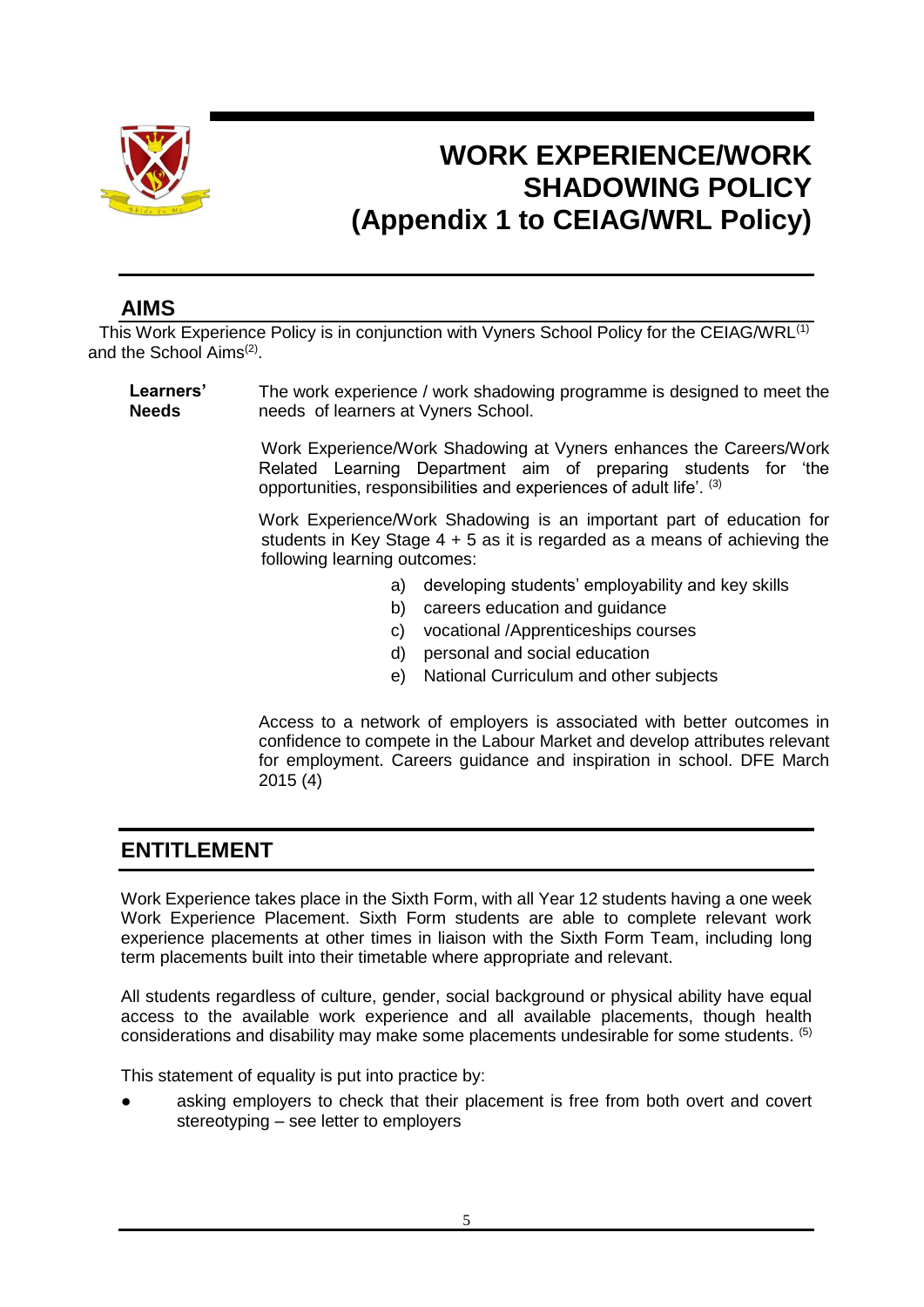The Work Related Learning Leader is fully briefed by the Inclusion Manager on any considerations required before placing students with special needs, including Hearing Impaired students.

The above aims are achieved by:

| <b>Preparin</b> | Imparting knowledge and skills to students in preparation for the world of work,    |
|-----------------|-------------------------------------------------------------------------------------|
| g the           | e.g. creating a CV, interview techniques, appreciating the significance of          |
| student         | Health and Safety. Students are equipped with a range of skills and attributes that |
| -S              | help them to present themselves effectively in the world of work.                   |

**Health a**  To ensure all placements are safe, the School will ensure that:

- **&**  all placements are age appropriate, i.e. not involving activities prohibited **S** to under 18s
- all job descriptions are signed by both parent and student and state level of risk (high, medium, low) and include details of main risk elements
- high risk placements such as construction sites are not permitted
- all low and medium risks have a low risk audit form completed by post and parents sign disclaimer
- **•** both parents and employers are informed of any special health and safety requirements e.g. clothing, boots, vaccinations
- tVyners staff will explain procedure to students to follow in cases of concern such as child safeguarding
- a session on health and safety at work is delivered pre-placement to ensure students are fully aware of health and safety issues.

The Employer will ensure that:

- that they have employer and public liability covering students for work experience /work shadowing
- a health and safety induction is given to students on the first day and sign the students' work experience/ work shadowing diary to confirm that this has taken place
- a named supervisor is responsible for the student.

Parents will ensure that:

that they sign a consent form declaring any conditions that may pose a limitation to be disclosed to the employer. If so, the School informs the employer.

Students will:

● follow health and safety instructions issued by the employer and School

**The Experie nce** Providing students with the opportunity to participate in a work experience / work shadowing programme. This experience allows the student to participate in a fulltime work placement and achieve the following, although not exclusive, learner outcomes: keeping a diary, arranging their travel; punctuality; dress and behaviour, communication; cooperating with others; following instructions, and coping with the demands of a working environment.

**Debriefi ng** Students will have the opportunity for review and an evaluation of personal achievement and experience in the workplace. They will be able to share positive and negative experiences with other students and evaluate the preparation and administration of work experience. Students will be able to outline the skills and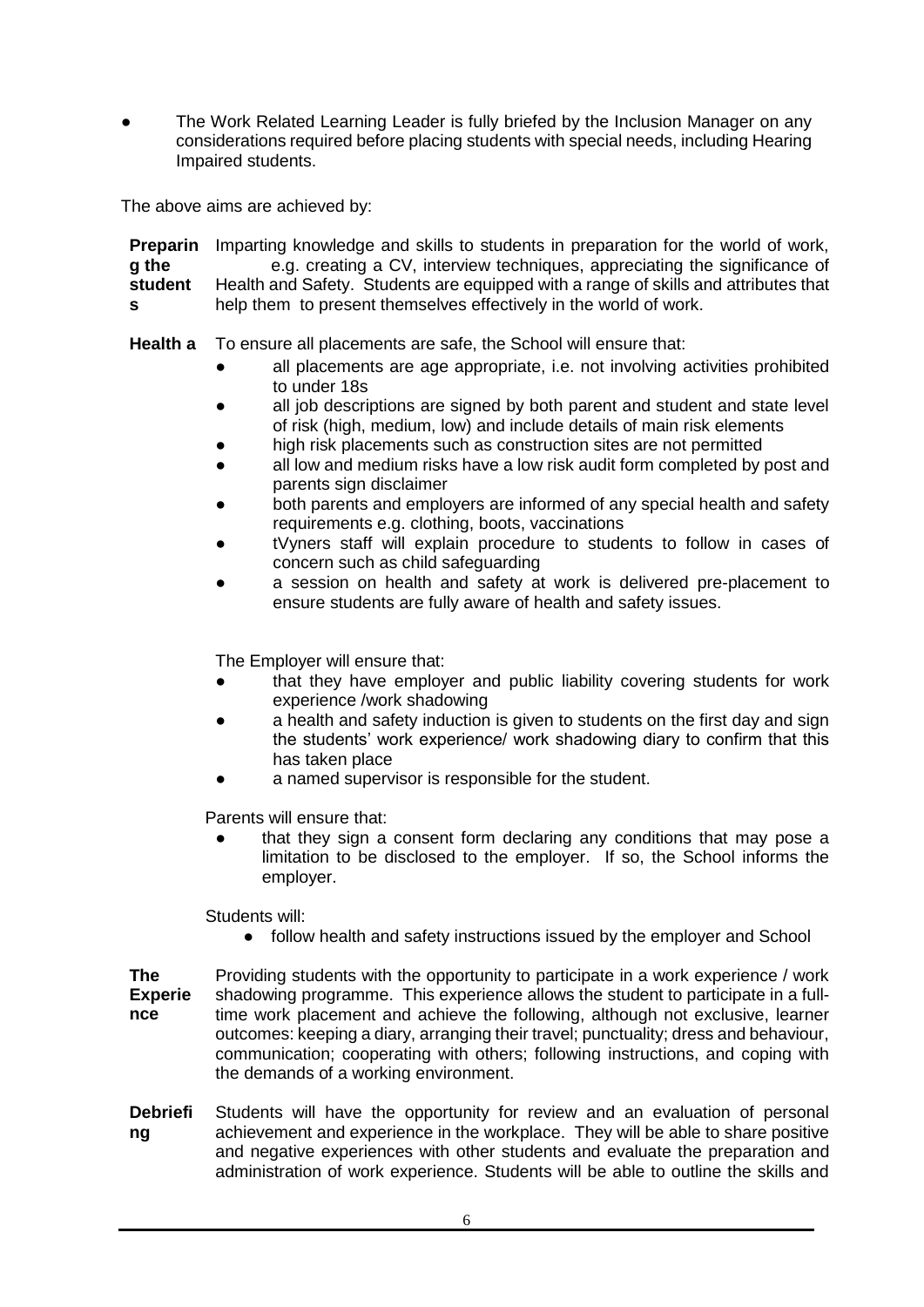knowledge they have gained through their Work Experience in their Personal Statement or any application.

**Method** Careers Education and the Work Experience/Work Shadowing is delivered through the pastoral system at Key Stage 5 and is led by the Sixth Form Leadership Team. Updates are given via the Sixth From Information Room and via the weekly bulletin for parents / carers. The Work Related Learning Leader provides and monitors relevant information which is, where necessary, delivered by tutors.

> This policy should be read in conjunction with the CEIAG/WRL Policy and is in line with the Education Act, Gatsby Benchmark Framework and current Dfe guidance.

> > Amended April 2020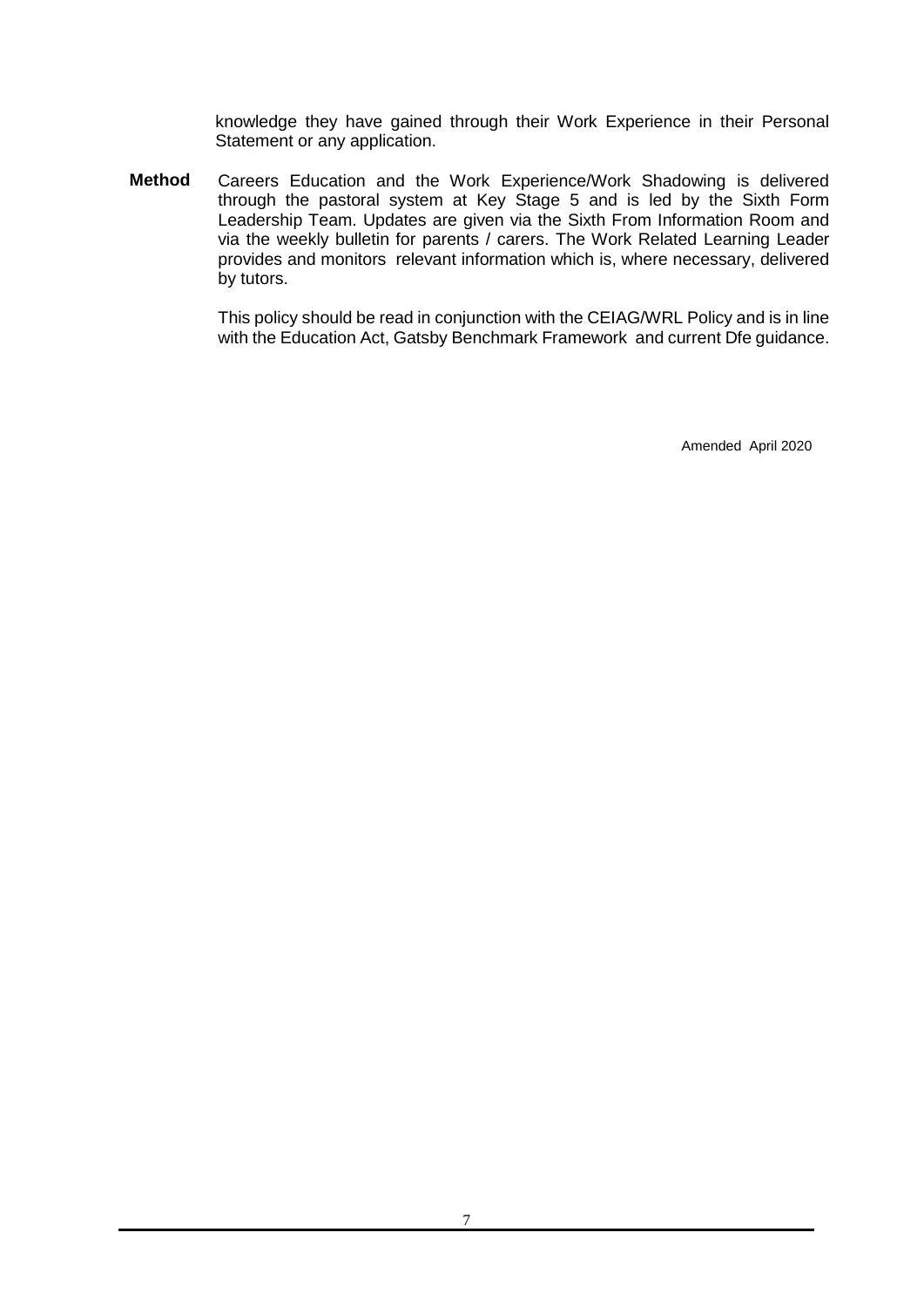

# **STATEMENT ON APPRENTICESHIP PROVIDER ACCESS (Appendix 2 to CEIAG/WRL Policy)**

## **INTRODUCTION**

This policy statement sets out the arrangements at Vyners School for managing the access of providers to students at the school for the purposes of giving them information about the provider's education of training offer. This complies with the School's legal obligations under Section 42B of the Education Act 1997.

## **STUDENT ENTITLEMENT**

Students in Years 8-13 are entitled:

- To find out about technical education qualifications and apprenticeship opportunities, as part of a careers programme which provides information on the full range of education and training options available at each transition point.
- To hear from a range of local providers about the opportunities they offer, including technical education and apprenticeships, through options evenings, assemblies and groups discussions / taster events.
- To understand how to make applications for the full range of academic and technical courses.

## **MANAGEMENT OF PROVIDER ACCESS REQUESTS**

A provider wishing to seek access to Vyners students should contact the WRL Coordinator or School Administrator with responsibility for WRL. Both individuals can be contacted via the School Office.

A number of events, integrated into the School Calendar, additionally offer providers an opportunity to come into school to speak to students and / or their parents:

#### Autumn Term

Year 11 Careers Day

Regular apprenticeship /careers sessions for Year 12/13 Students, delivered by school alumni

#### Spring Term

Careers Fayre for Year 8 students (plus after school event for students in Years 9-13) Regular apprenticeship /careers sessions for Year 12/13 Students, delivered by school alumni

Summer Term

Regular apprenticeship /careers sessions for Year 12/13 Students, delivered by school alumni